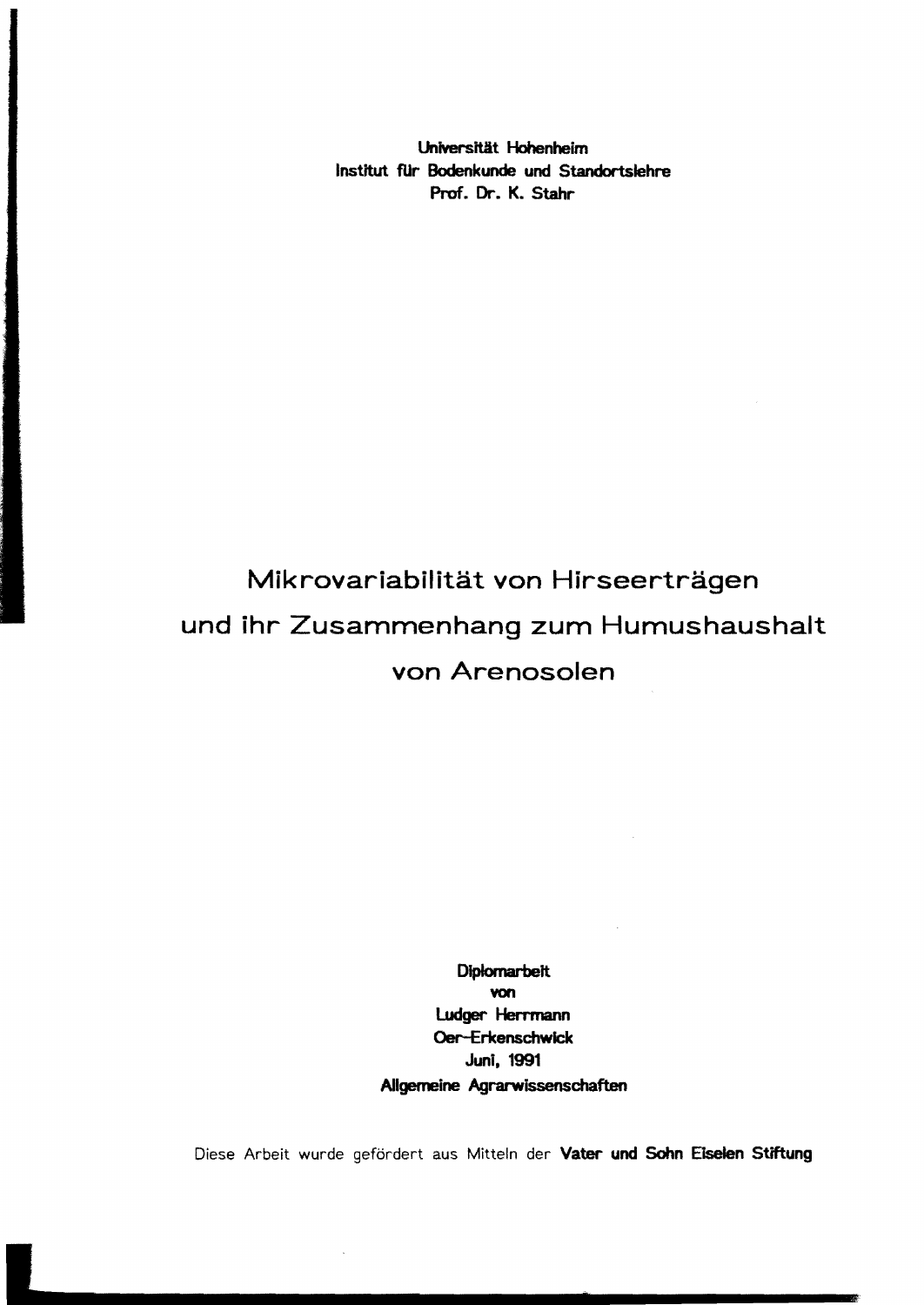$- 67 -$ 

## **8 Zusarrwnenfasstmg**

Zielsetzung der Arbeit ist ein Modell für die Entstehung der Mikrovariabilität des Perl hirseertrages auf Arenosoien im Sahel zu entwickeln. Dieses Modell wurde durch Analysen ausgewählter bodenchemischer und mikrobiologischer Parameter auf zwei unterschiedlich bewirschafteten Flächen ( Dauerversuch, Brache) des ICRISAT Sahelien Center, Sadore, Niger, überprüft.

Das Modell nimmt die Mikrovariabilität des Bodens als Ursache für die Mikrovariabilität des Hirseertrages an.

Ausgehend von einem homogenen äolischen Sediment unterstellt das Modell biogene Faktoren ( Vegetation. Bodenfauna ) als Verursacher der Mikrovariabilität des Bodens, vor allem durch Humusakkumulation.

Oie kleinräumigen Unterschiede im Humusgehalt führen im wesentlichen durch unter schiedliche Gehalte an verfügbaren Nährstoffen und unterschiedliche Nährstoff nachlieferung zur Mikrovariabilität des Hirseertrages.

Oie Laborversuche 1989 bestätigen die Zusammenhänge zwischen Vegetation, Humus akkumulation , Nährstoffverfügbarkeit und Hirseertrag. Oie Termitenstandorte zeigen Sonderverhalten.

Oie Laborversuche 1990 zeigen nur teilweise eine Übereinstimmung mit den Ergebnissen von 1989.

Oie Abweichungen der Ergebnisse haben für die beiden Flächen unterschiedliche Ursachen. Auf der Brachfläche führt die Rodung der Vegetation zur Störung des Standortes.

Auf der Dauerversuchsfläche konnte durch eine Wasserhaushaltssimulation Wasserstress als ertragsreduzierender Faktor festgestellt werden.

Oie durchgeführten Laborbrutversuche konnten die Dynamik der N-Mobilisation im Feld nicht ausreichend charakterisieren.

Oie mikrobiologischen Methoden weisen Besonderheiten der Termitenstandorte nach und sind geeignet diese zu identifizieren.

Oie Nitratmessung erscheint als geeignetste Methode zur Messung der ertragsrelevanten Mikrovariabilität.

Mangantoxizität wird als Ursache der primären Mikrovariabilität des Hirseertrages ausgeschlossen.

Insgesamt konnte das vorgestellte Modell, bis auf die Annahme einer verstärkten N-Mobilisation während der Regenzeit auf nährstoffreicheren Parzellen, bestätigt werden.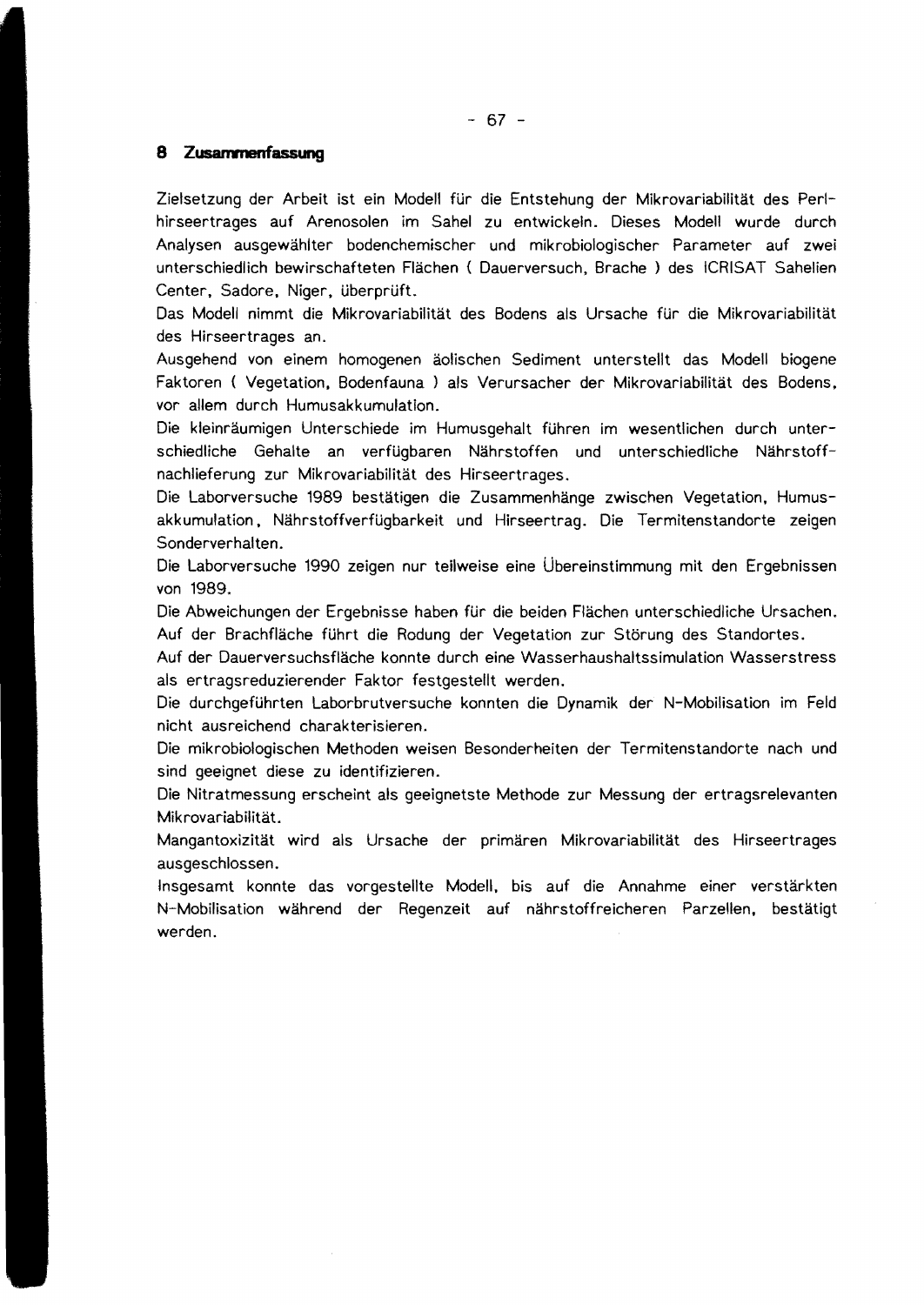## **MIcrovarIabItty of PearI MIlet. YIeIds and the** Connection to **the Organlc Matter**  CycIe **of AranosoIs**

The subject of this paper is the microvariability of pearl millet yields and the connection to the organic matter cycle of the Arenosols in the Sahei. Micro variability here is defined as small spaced differences ( few sqare meters ) of yield or soil parameters.

A literature review is given about three themes: pearl millet crop physiology, microvariability and organic matter and nitrogen cycle in savannah soils.

Derived from the results found in the literature a model is presented trying to explain the microvariability of pearl millet yields on sandy soils in semi-arid regions. The model supposes the microvariability of soil properties as the cause of the micro variability of the pearl millet yield.

The premise of the model is a relative homogenous eolian sediment as substrate for pedogenesis. Biological factors ( vegetation. soil macrofauna ) are thougt to build up small spaced differences of soil parameters. mainly through organic matter ac cumulation. These differences in organic matter content lead to different reservoirs of available nutrients and different mobilization of nutrients during the rainy season. Thus different plant growth occurs.

The model was tested using soil sampies of the years 1989 and 1990 from two differently managed fields at the ICRISAT Sahelian Center, Sadore, Niger.

One of the fjelds has been a natural fallow from 1982 until 1989 and is now used for pearl millet cropping. The other field has been intensively cropped with pearl millet ( Pennisetum glaucum ) and cowpea ( Vigna unguiculata ) since 1984.

Different soil properties describing the organic matter and nitrogen cycle ( total carbon. water soluble carbon. soil respiration. total nitrogen. nitrate. ammonium ) have been examined in the laboratory. The results of the trials with the soil sampies of 1989 confirm the connection between vegetation. organic matter accumulation. available nutrients and pearl millet yields. Former termite mounds show extreme results and increase the coefficient of variation drastically.

The trials of 1990 only partly show the same results. The deviations have different reasons for the two fields examined. On the fallow the clearing of the natural vegetation between the two rainy seasons 1989 and 1990 causes the disturbance. Using the simulation model SWATRER. which has been validated at the ICRISAT Sahelian Center during the last years. water stress could be ascertained to cause yield reduction on certain plots of the long term trial.